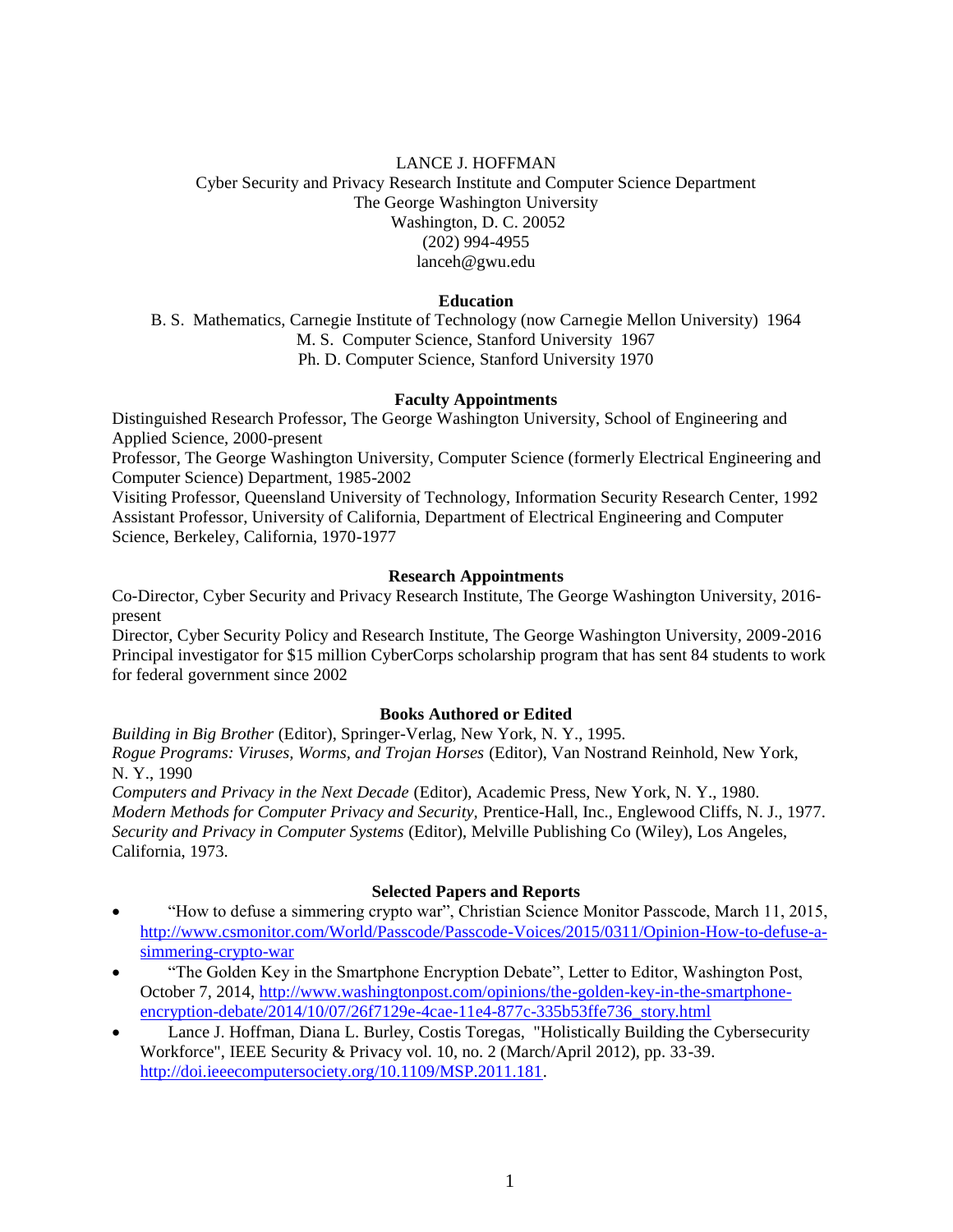(with Lisa Ugelow), Fighting on A New Battlefield Armed With Old Laws: How to Monitor Terrorism in the Virtual World, University of Pennsylvania Journal of Constitutional Law, vol. 14, no. 4, March 2012.

(with Tim Rosenberg) "Taking Networks on the Road: Portable Solutions for Security Educators," *IEEE Security & Privacy*, Jan.-Feb. 2006, pp. 64-67.

- (with Ronald Dodge, Timothy Rosenberg, and Dan Ragsdale) "Exploring a National Cyber Security Exercise for Universities", *IEEE Security & Privacy, vol. 3, No.5,* Sept.-Oct. 2005, pp. 27-33.
- (with Lorrie Cranor), "Internet Voting for Public Officials: Introduction", *Communications of the ACM, 44,* 1 (January 2001), pp. 69-71.
- (with F. Ali, S. Heckler, and A. Huybrechts) "Cryptography Policy", *Communications of the ACM 37, 9* (September 1994), pp. 109-117.
- (with W. F. Miller) "Getting a Personal Dossier from a Statistical Data Bank", *Datamation*, May 1970.
- "Computers and Privacy: A Survey", *Computing Surveys*, Vol. 1, No. 2 (June 1969), pp. 85-103.

# **Selected Panels and Invited Talks**

2016 "Broader Implications of Apple vs. the FBI for Cyber Security and Privacy", GW Law School 2010 "Cyberwar: Is Congress Preparing for the Common Defense?", State of the Net Conference, Washington.

2008 Privacy and Anonymity in the High-Tech Age, American Bar Association Inaugural National Institute on Computing and the Law

2001 International Symposium on Network Economy and Economic Governance, Beijing, China

2001 "e-Government", keynote address, Conference on e-Government in the Baltic Sea Region, Schwerin, Germany

2001 "Regulation in the Internet", Global Forum, Naples, Italy

1999 Testimony before U. S. Senate Commerce Committee on encryption policy

- 1997 Invited speaker, U. S. Congress Internet Caucus, "Privacy Issues Unique to the Internet"
- 1996-1997 "Security and Privacy Policy Issues in Emerging National and Global Networks", Brookings Institution
- 1995 Keynote speaker, "Encryption Policy for the Global Information Infrastructure", International Federation of Information Processing Societies, Capetown, South Africa
- 1992 Invited speaker, Vulnerability, International Federation of Information Processing Congress, Madrid
- 1979-1980 Distinguished Visitor, Institute of Electrical and Electronics Engineers (IEEE) Computer Society
- 1972-1973 Association for Computing Machinery National Lecturer on Computer Security and **Privacy**

# **Major Meetings and Events Organized and Facilitated**

2015 South Asia Information and Cyber Security Visiting Graduate Student Seminar (with Sandia National Laboratories)

2015-2016 University Seminar on Internet Freedom and Governanc

2013 NSF workshop on Social Sciences and Computer Science in Cybersecurity

2012 NSF Secure and Trustworthy Computing Principal Investigators Meeting

2010 NSF workshop on Information Assurance Education and Workforce Development

1995 Moderator, American Electronics Association/Software Publishers Association Cryptography Policy Workshop

1991-1992 General Chair, The Second Conference on Computers, Freedom, and Privacy, Washington